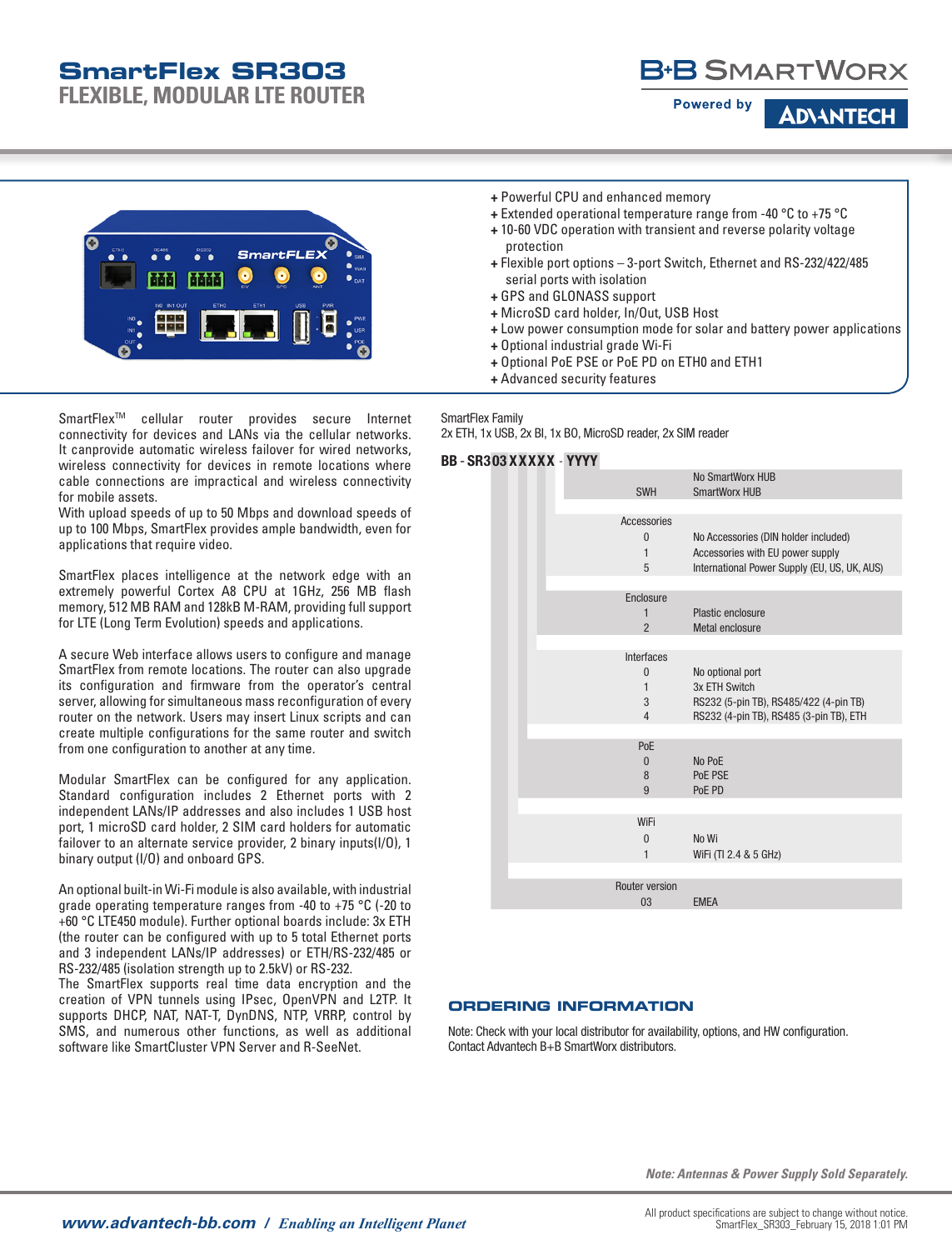## **SmartFlex SR303 FLEXIBLE, ADAPTABLE LTE ROUTER**



### **HW SPECIFICATIONS**

| <b>PORTS, LED, ANTENNAS</b>                 |                                                                                         |
|---------------------------------------------|-----------------------------------------------------------------------------------------|
| Up to 5x ETH ports                          | RJ45, 10/100 Mbps                                                                       |
| <b>SIM</b>                                  | 2 Mini SIMs (2FF) (rear panel)                                                          |
| <b>LED</b> Indicators                       | PWR, DAT, WAN, ETH, SIM, USR, POE, INO,<br><b>IN1. OUT</b>                              |
| 3x ANT - ANT, DIV, GPS<br>(sold separately) | <b>SMA</b> connectors                                                                   |
| Wi-Fi Antenna (sold separately)             | <b>R-SMA</b> connector                                                                  |
| <b>USB</b>                                  | USB Host connector 2.0                                                                  |
| SD Card                                     | 1x Micro SD Card slot (rear panel)                                                      |
| <b>RST</b>                                  | <b>RESET button (rear panel)</b>                                                        |
| *Optional 3-port SWITCH                     | 3x RJ45, 10/100 Mbps                                                                    |
| *Optional ETH - R232 - RS485                | RJ45, 4-pin terminal block, 3-pin terminal block<br>connectors - Isolation up to 2.5 kV |
| *Optional RS232 - RS485                     | 5-pin terminal block, 4-pin terminal block<br>connectors - Isolation up to 2.5 kV       |



| <b>POWER</b>                      |                                                                  |  |
|-----------------------------------|------------------------------------------------------------------|--|
| Power Supply<br>(sold separately) | 10 - 60 VDC (2-Way Molex connector                               |  |
| <b>Power Consumption</b>          | Idle: $2.5 W$<br>Average: 4 W<br>Peak: 11 W<br>Sleep Mode: 10mW  |  |
| <b>ENVIRONMENTAL</b>              |                                                                  |  |
| <b>Temperature Range</b>          | Operating: -40 to +75 $\degree$ C<br>Storage: $-40$ to $+85$ °C  |  |
| Temperature Range LTE450          | Operating: -20 to +60 $^{\circ}$ C<br>Storage: $-40$ to $+85$ °C |  |
| Humidity                          | Operating: 0 to 95 %<br>Storage (Non-condensing): 0 to 95 %      |  |
| <b>Cold Start</b>                 | $-35 °C$                                                         |  |
| <b>Operating Altitude</b>         | 2000 m / 70 kPa                                                  |  |
| <b>Ingress Protection Rating</b>  | IP30                                                             |  |

| <b>MECHANICAL</b>                                    |              |  |
|------------------------------------------------------|--------------|--|
| Plastic or metal case with plastic or metal DIN rail |              |  |
| Enclosure<br><b>Dimensions</b>                       | 55x97x125 mm |  |
| <b>Weight Plastic</b>                                | 170 q        |  |
| <b>Weight Metal</b>                                  | 375q         |  |

| <b>GNSS SPECIFICATIONS</b> |                                                                                                    |  |
|----------------------------|----------------------------------------------------------------------------------------------------|--|
| Antenna                    | $50$ Ohms $-$ active                                                                               |  |
| Protocols                  | NMEA 0183 v3.0                                                                                     |  |
| <b>Frequency GPS</b>       | 1575.42MHz Typical                                                                                 |  |
| Sensitivity                | Tracking: -161dBm<br>Acquisition (Assisted): -158dBm<br>Acquisition (Standalone): -145dBm          |  |
| Acquisition time           | Hot start: 1 s<br>Warm start: 29 s<br>Cold start: 32 s                                             |  |
| Accuracy                   | Horizontal: $< 2m (50 %): < 5m (90 %)$<br>Altitude: < 4m (50 %): < 8m (90 %)<br>Velocity: < 0.2mps |  |

| WI-FI-802.11 A/B/G/N, AP OR CLIENT MODES |                                                         |  |
|------------------------------------------|---------------------------------------------------------|--|
| Supported Wi-Fi band                     | 2.4 GHz, 5.4 GHz                                        |  |
| Encryption                               | None, WEP, TKIP, AES                                    |  |
| 5 GHz supported<br>channels              | 36, 40, 44, 48, 52, 56, 60, 64, 149, 153, 157, 161, 165 |  |
| 2.4 GHz supported<br>channels            | 1, 2, 3, 4, 5, 6, 7, 8, 9, 10, 11, 12, 13, 14           |  |
| Number of clients                        | 10                                                      |  |
| Authentication                           | Open, Shared, WPA-PSK, WPA2-PSK                         |  |

| <b>POE PARAMETERS</b>                                                                                                                                                            | <b>POE PD</b><br>parameters for opposite PSE | <b>POE PSE</b>             |
|----------------------------------------------------------------------------------------------------------------------------------------------------------------------------------|----------------------------------------------|----------------------------|
| Input voltage<br>range                                                                                                                                                           | $42.5 - 57V$                                 | $44 - 57$ V, 65 W          |
| Power available                                                                                                                                                                  | 25.50 W                                      | 2x 25.50 W<br>(ETHO, ETH1) |
| Maximum current                                                                                                                                                                  | 600 mA                                       |                            |
| Insul. Strength                                                                                                                                                                  | 1.5 kV from the router                       | none                       |
| Standards IEEE 802.3at-2009 (PoE+) and IEEE 802.3af-2003 (PoE) supported.<br>Cabling needed is Category 5, up to 12.5 $\Omega$ . It is possible to use a passive PoE<br>injector |                                              |                            |

\* Tracking sensitivity is the lowest GPS signal level for which the device can still detect an in-view satellite 98% of the time when in sequential tracking mode.<br>\*\* Acquisition sensitivity is the lowest GPS signal level f

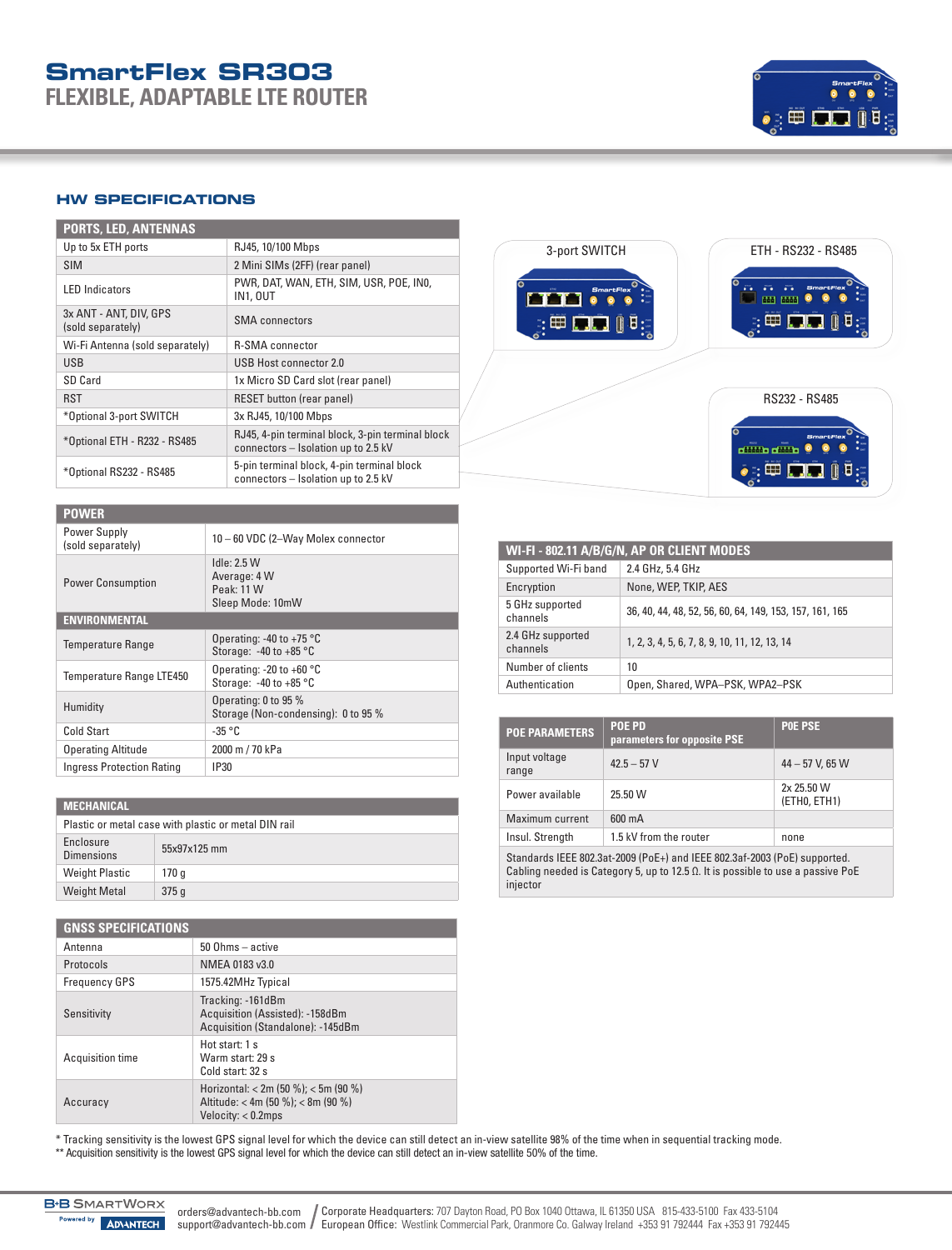

### **STANDARDS AND REGULATIONS**

| <b>INDUSTRY CERTIFICATIONS &amp; APPROVALS</b> |                                                                                                                                                                                                                                                                     |  |
|------------------------------------------------|---------------------------------------------------------------------------------------------------------------------------------------------------------------------------------------------------------------------------------------------------------------------|--|
|                                                | <b>SR303</b>                                                                                                                                                                                                                                                        |  |
| Radio                                          | ETSI EN 301 511 V12.5.1, ETSI EN 300 440 V2.1.1, ETSI EN 301 908-1 V11.1.1, ETSI EN 301 908-2 V11.1.1, ETSI EN 301 908-13<br>V11.1.1. ETSI EN 300 328 V2.1.1. ETSI EN 301 893 V2.1.1                                                                                |  |
| EMC.                                           | ETSI EN 301 489-1 v1.9.2, ETSI EN 301 489-1 V2.1.1, Draft ETSI EN 301 489-19 V2.1.0, Draft ETSI EN 301 489-52 V1.1.0, ETSI<br>EN 301 489-17 V3.1.1                                                                                                                  |  |
| Safety                                         | EN 60950-1:2006 + A11:2009 + A1:2010 + A12:2011 + A2:2013 + AC:2011.<br>EN 62311:2008<br>UL 60950-1. 2nd ed. $+$ am1 $+$ am2 $*$<br>CAN/CSA C22.2 No. 60950-1-07. 2nd ed. $+$ am1 $+$ am2 $*$<br>UL E486108 *<br>ATEX II 3 G Ex nA IIC T4 Gc. DEMKO 16 ATEX 1801X * |  |
| E-Mark – EMC for devices<br>in transportation  | E8 homologation number: $10R - 047737$                                                                                                                                                                                                                              |  |

\* Excluding versions with PoE PSE, versions with RS232-RS485-ETH interface or versions with RS232 interface (RJ45).

| l Cellular module parameters |                                                                                                                                                                           |                                |                                                                                                                                                                          |
|------------------------------|---------------------------------------------------------------------------------------------------------------------------------------------------------------------------|--------------------------------|--------------------------------------------------------------------------------------------------------------------------------------------------------------------------|
|                              | SR303 - EMEA                                                                                                                                                              |                                |                                                                                                                                                                          |
| LTE parameters               | Bit rate 100 Mbps (DL) / 50 Mbps (UL)<br>3GPP rel. 8 standard<br>Supported bandwidths: 5 MHz, 10 MHz, 20 MHz<br>Supported frequencies: 800 / 900 / 1800 / 2100 / 2600 MHz | <b>GPRS/EDGE</b> parameters    | Bit rate 237 kbps (DL) / 59,2 kbps (UL)<br>GPRS multislot class 10, CS 1 to 4<br>EDGE multislot class 12, CS 1 to 4, MCS 1 to 9<br>Supported frequencies: 900 / 1800 MHz |
| HSPA+ parameters             | Bit rate 42 Mbps (DL) / 5,76 Mbps (UL)<br>3GPP rel. 7 standard<br>UE CAT. 1 to 6, 8, 10, 12, 14<br>3GPP data compression<br>Supported frequencies: 900 / 1800 / 2100 MHz  | <b>GPRS/EDGE power classes</b> | EGSM 900: Class 4 (33 dBm)<br>GSM 1800: Class 1 (30 dBm)<br>EDGE 900: Class E2 (27 dBm)<br>EDGE 1800: Class E2 (26 dBm)                                                  |
| <b>UMTS</b> parameters       | PS bit rate 384 kbps (DL) / 384 kbps (UL)<br>CS bit rate 64 kbps (DL) / 64 kbps (UL)<br>W-CDMA FDD standard<br>Supported frequencies: 900 / 1800 / 2100 MHz               |                                |                                                                                                                                                                          |



Corporate Headquarters: 707 Dayton Road, PO Box 1040 Ottawa, IL 61350 USA 815-433-5100 Fax 433-5104 support@advantech-bb.com / European Office: Westlink Commercial Park, Oranmore Co. Galway Ireland +353 91 792444 Fax +353 91 792445 orders@advantech-bb.com